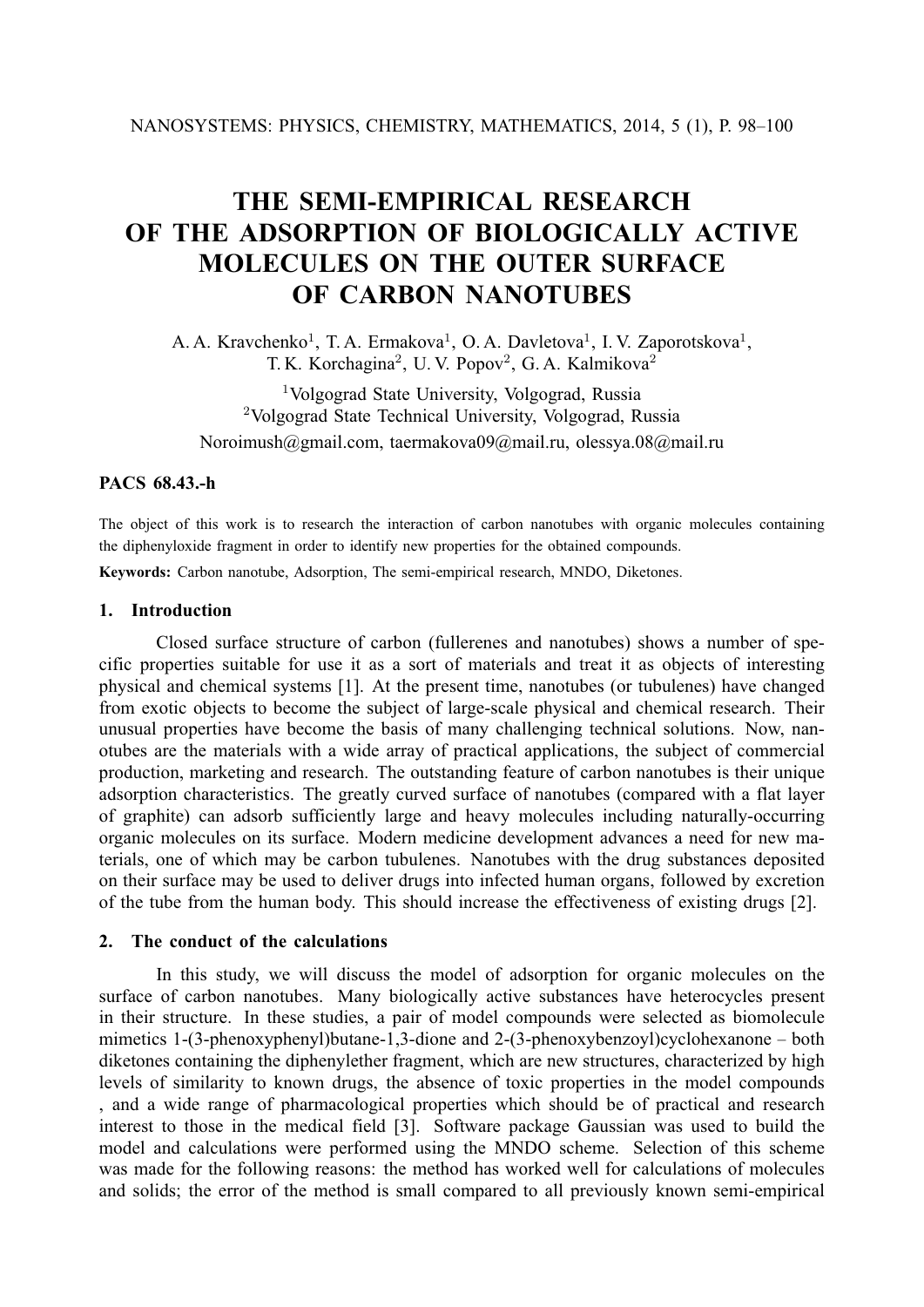schemes; low cost of computer computation time; the method is most effective for today's personal computers. Particular spatial configuration of molecules and their basic geometric characteristics were identified as a result of this research. The calculations were performed using the molecular cluster. To do this, the model of a single-walled zigzag type nanotube (0,5) diameter  $r = 4.5$  Åwas used. The molecular tubulene clusters contained 96 carbon atoms; the dangling bonds at the boundaries were closed by pseudoatoms (these were selected as hydrogen atoms). Several connection options have been considered for adsorbed biologically active molecules:

- for the 2-(3-phenoxybenzoyl)cyclohexanone molecule, a single-center connection to the CNT surface was considered (Fig. 1);
- for the 1-(3-phenoxyphenyl)butane-1,3-dione molecule, a multicenter interconnection of two centers was considered (Fig. 2).



FIG. 1. The interaction of the molecule 2-(3-phenoxybenzene)-cyclohexanone with a carbon nanotube



FIG. 2. The interaction of the molecule of 1-(3-phenoxyphenyl)-butan-1.3-dione with a carbon nanotube

The calculations were conducted in the medium of toluene as a solvent. The process was modeled as follows: a molecule was brought nearer to the outer surface of the carbon nanotubes in a stepwise fashion (0, 5) along a perpendicular drawn to the surface of the carbon